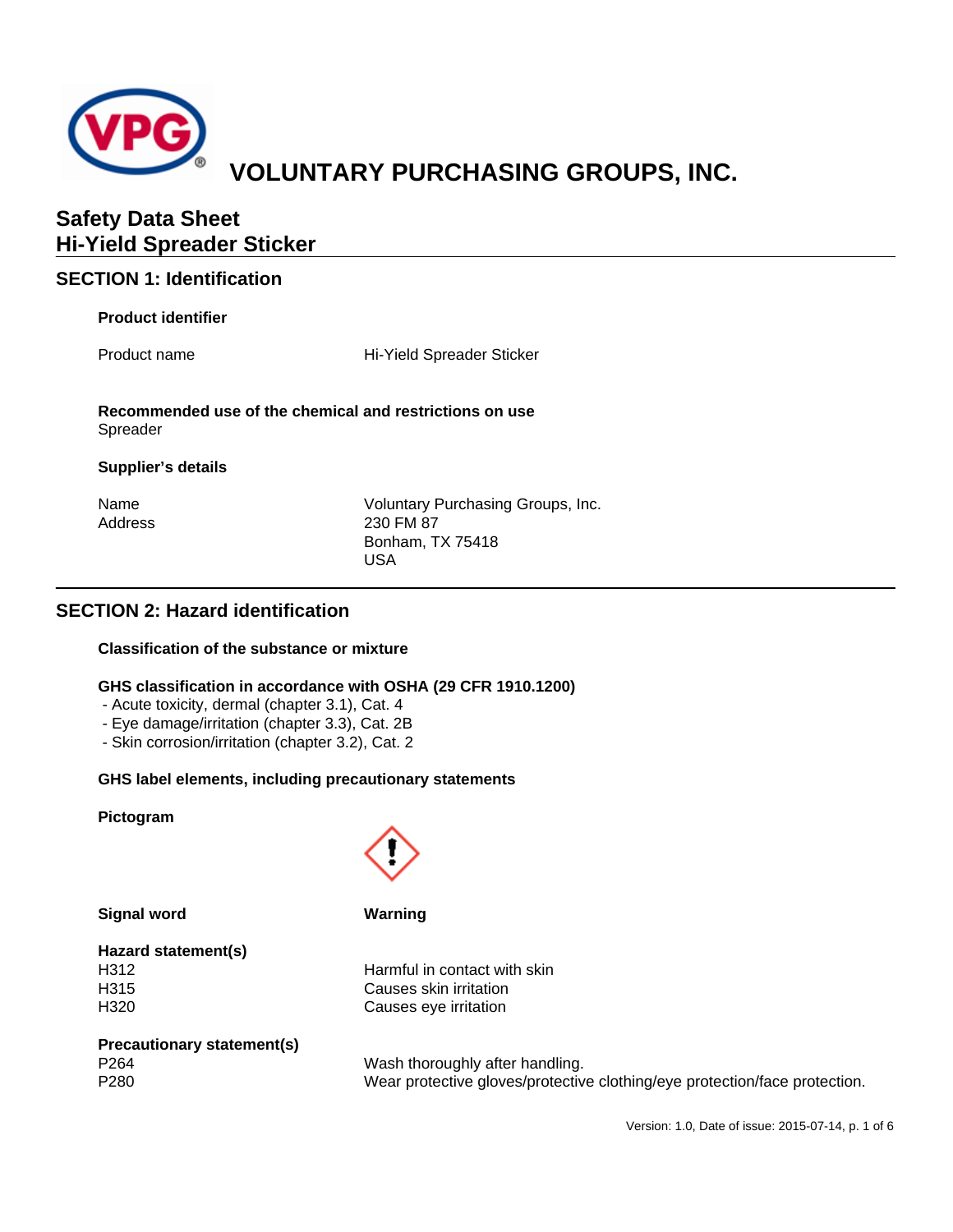| P302+P352<br>P305+P351+P338 | IF ON SKIN: Wash with plenty of water.<br>IF IN EYES: Rinse cautiously with water for several minutes. Remove<br>contact lenses if present and easy to do. Continue rinsing. |
|-----------------------------|------------------------------------------------------------------------------------------------------------------------------------------------------------------------------|
| P312                        | Call a POISON CENTER/doctor if you feel unwell.                                                                                                                              |
| P332+P313                   | If skin irritation occurs: Get medical advice/attention.                                                                                                                     |
| P337+P313                   | If eye irritation persists: Get medical advice/attention.                                                                                                                    |
| P362+P364                   | Take off contaminated clothing and wash it before reuse.                                                                                                                     |

**Other hazards which do not result in classification**

## **SECTION 3: Composition/information on ingredients**

## **Mixtures**

| <b>Hazardous components</b> |               |  |
|-----------------------------|---------------|--|
| 1. Alcohol ethoxylate, and  |               |  |
| Concentration               | $90\%$        |  |
| CAS no.                     | 68002-97-1    |  |
| 2. Alkylphenol ethoxylated  |               |  |
| Concentration               | Not specified |  |
| CAS no.                     | 9016-45-9     |  |

## **SECTION 4: First-aid measures**

#### **Description of necessary first-aid measures**

| If inhaled              | Move person to fresh air; If not breathing call 911 and give artificial<br>respiration. Call poison control center or doctor for treatment advice.                                                                     |
|-------------------------|------------------------------------------------------------------------------------------------------------------------------------------------------------------------------------------------------------------------|
| In case of skin contact | Immediately flush skin with water while removing contaminated clothing and<br>shoes. Get medical attention if symptoms occur. Wash clothing before reuse.                                                              |
| In case of eye contact  | Immediately flush eyes with water; remove contact lenses, if present, after<br>the first 5 minutes, then continue flushing eyes for at least 15 minutes. Call<br>poison control center or doctor for treatment advice. |
| If swallowed            | Seek medical attention. Do not induce vomiting unless directed to do so by<br>medical personnel.                                                                                                                       |

## **SECTION 5: Fire-fighting measures**

**Suitable extinguishing media** Water spray, Foam solution, CO2

## **Specific hazards arising from the chemical**

Can be dangerous when exposed to extreme heat and flame. Do not breathe mist/vapors/spray.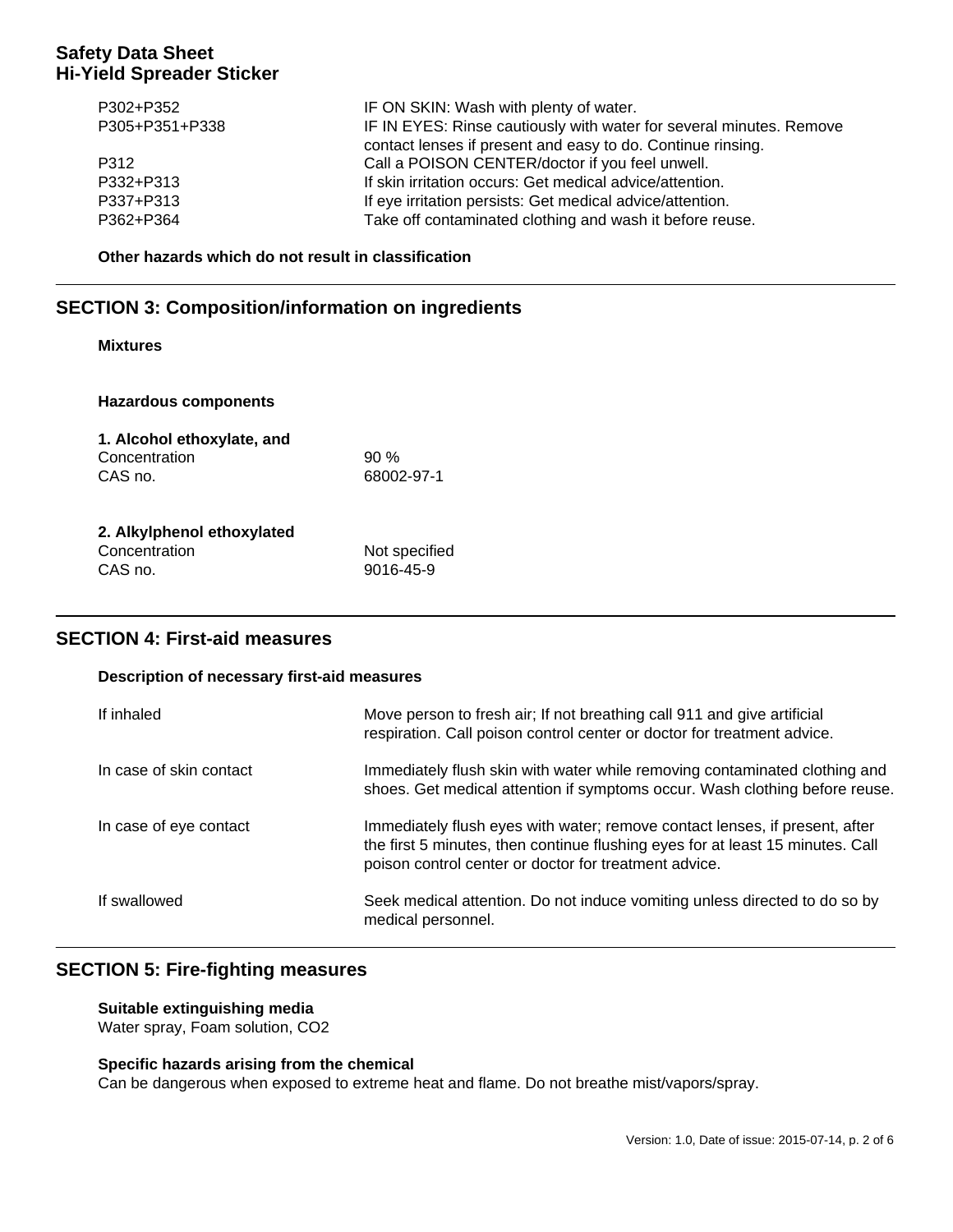#### **Special protective actions for fire-fighters**

Assure self-contained breathing apparatus is worn. Fight fire from upwind, and prevent runoff if possible.

#### **Further information**

No data available.

## **SECTION 6: Accidental release measures**

#### **Personal precautions, protective equipment and emergency procedures**

Isolate area. Keep unnecessary and unprotected personnel from entering the area. Refer to Section 7, Handling, for additional precautionary measures. Keep upwind of spill. Spilled material may cause a slipping hazard. Ventilate area of leak or spill. Use appropriate safety equipment. For additional information, refer to Section 8, Exposure Controls and Personal Protection.

#### **Environmental precautions**

Prevent further leakage or spillage if safe to do so. Do not contaminate water.

#### **Methods and materials for containment and cleaning up**

Stop the flow of material, if this is without risk. Collect and dispose of spillage as indicated in section 13. Prevent entry into waterways, sewers, basements or confined areas.

## **SECTION 7: Handling and storage**

#### **Precautions for safe handling**

Wash hands and other exposed areas with mild soap and water before eating, drinking, or smoking and again when leaving work. Handle in accordance with good industrial hygiene and safety procedures.

#### **Conditions for safe storage, including any incompatibilities**

Store in a dry place. Store in original container. Do not store near food, foodstuffs, drugs or potable water supplies.

## **SECTION 8: Exposure controls/personal protection**

#### **Appropriate engineering controls**

Use engineering controls to maintain airborne level below exposure limit requirements or guidelines. If there are no applicable exposure limit requirements or guidelines, use only with adequate ventilation. Local exhaust ventilation may be necessary for some operations

#### **Individual protection measures, such as personal protective equipment (PPE)**

#### **Eye/face protection**

Use chemical goggles

#### **Skin protection**

Use protective clothing chemically resistant to this material. Selection of specific items such as face shield, boots, apron, or full body suit will depend on the task. Safety shower should be located in immediate work area. Remove contaminated clothing immediately, wash skin area with soap and water, and launder clothing before reuse or dispose of properly

#### **Respiratory protection**

Respiratory protection should be worn when there is a potential to exceed the exposure limit requirements or guidelines. If there are no applicable exposure limit requirements or guidelines, use an approved respirator.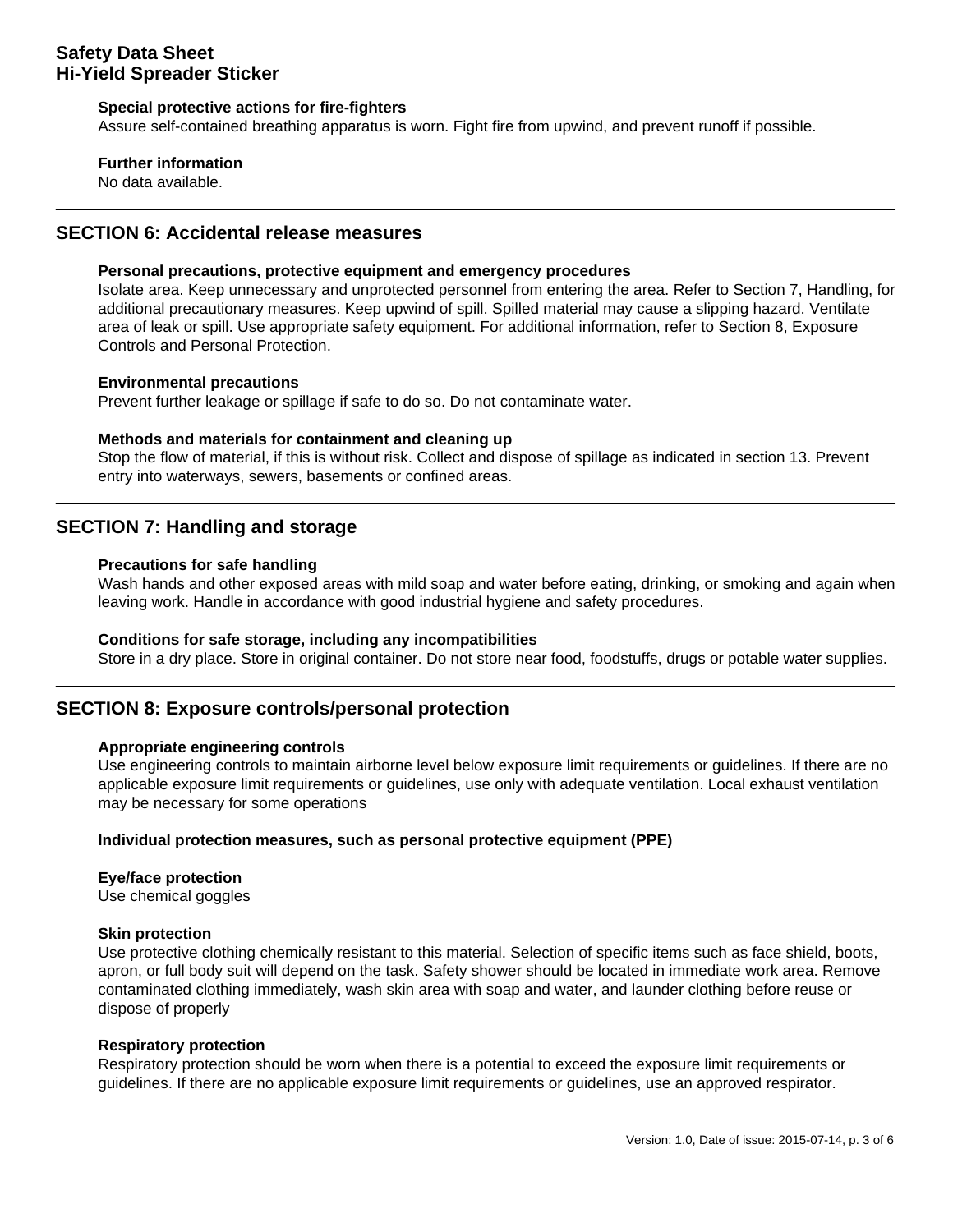Selection of air-purifying or positive-pressure supplied-air will depend on the specific operation and the potential airborne concentration of the material.

## **SECTION 9: Physical and chemical properties**

#### **Information on basic physical and chemical properties**

| Appearance/form<br>Odor                 | Golden to amber Liquid |
|-----------------------------------------|------------------------|
|                                         | Slight Alcohol         |
| Odor threshold                          | No data available.     |
| рH                                      | $4.0 - 7.0$            |
| Melting point/freezing point            | $<$ 32 °F              |
| Initial boiling point and boiling range | No data available.     |
| Flash point                             | >200 °F                |
| Evaporation rate                        | No data available.     |
| Flammability (solid, gas)               | No data available.     |
| Upper/lower flammability limits         | No data available.     |
| Upper/lower explosive limits            | No data available.     |
| Vapor pressure                          | No data available.     |
| Vapor density                           | No data available.     |
| Relative density                        | $1.02 - 1.04$ g/mL     |
| Solubility(ies)                         | Complete in Water      |
| Partition coefficient: n-octanol/water  | No data available.     |
| Auto-ignition temperature               | No data available.     |
| Decomposition temperature               | No data available.     |
| Viscosity                               | 200-300cP              |
| <b>Explosive properties</b>             | No data available.     |
| Oxidizing properties                    | No data available.     |
|                                         |                        |

**Other safety information**

No data available.

## **SECTION 10: Stability and reactivity**

## **Reactivity**

No data available.

**Chemical stability** Stable at typical use temperatures

**Possibility of hazardous reactions** No data available.

**Conditions to avoid** Avoid extreme temperatures and open flames

**Incompatible materials** Avoid contact with: Strong oxidizers

#### **Hazardous decomposition products**

Carbon monoxide and asphyxiants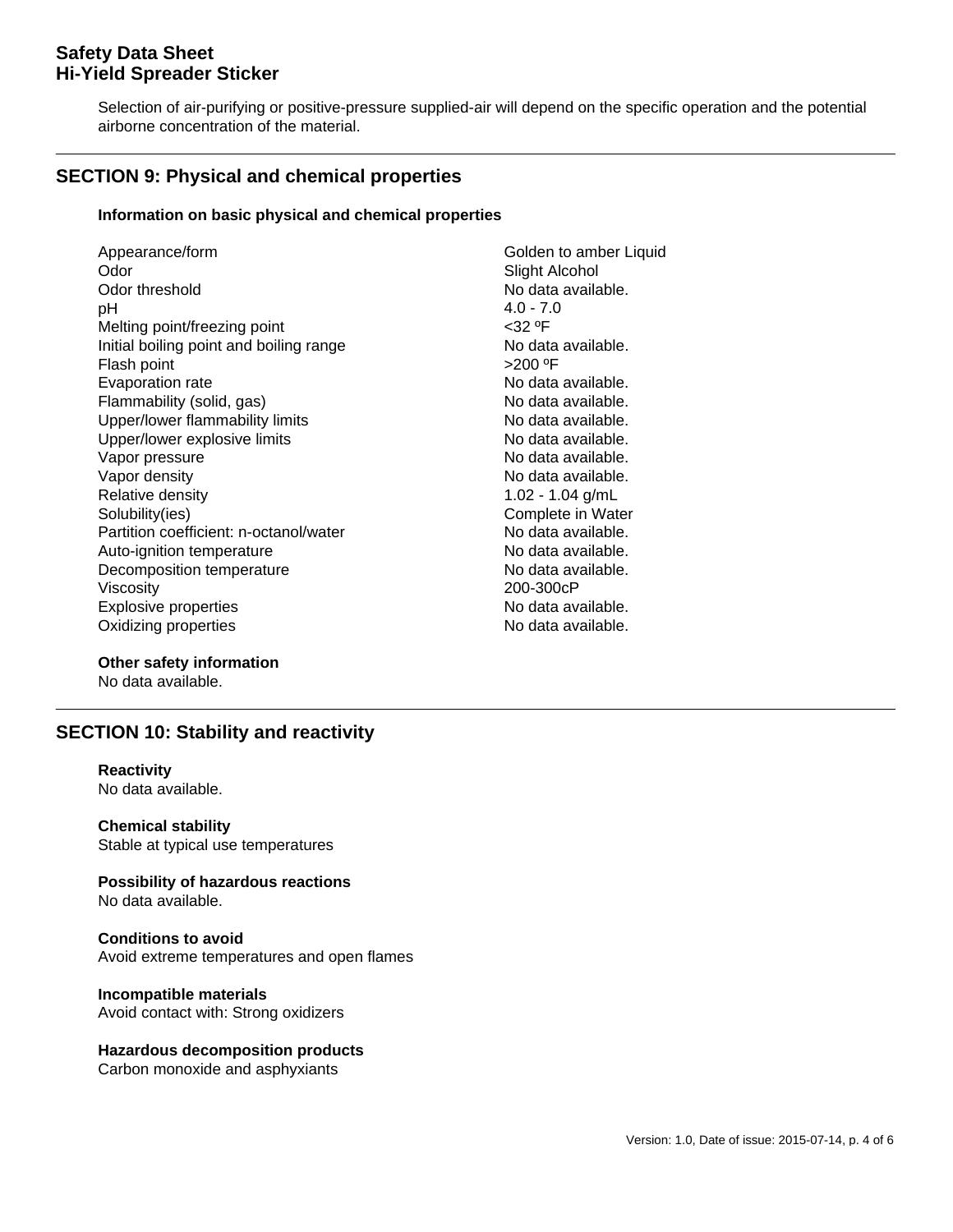## **SECTION 11: Toxicological information**

#### **Information on toxicological effects**

**Germ cell mutagenicity** Non-mutagenic for bacteria and/or yeast

#### **Carcinogenicity** No data available.

**Reproductive toxicity** No data available.

**Summary of evaluation of the CMR properties** No data available.

#### **STOT-single exposure** No data available.

#### **STOT-repeated exposure** No data available.

**Aspiration hazard** No data available.

**Additional information** No data available.

## **SECTION 12: Ecological information**

#### **Toxicity**

Alcohol ethoxylate and LC50 Algae >1 mg/l (Exposure time: 72 h) Akylphenol ethoxylate EC50 Daphnia >1 mg/l (Exposure time: 48 h) LC50 Fish >1 mg/l (Exposure time: 96 h)

**Persistence and degradability** No data available.

**Bioaccumulative potential** No data available.

**Mobility in soil** No data available.

**Other adverse effects** Avoid release to open bodies of water

## **SECTION 13: Disposal considerations**

#### **Disposal of the product**

Dispose of in accordance with label instructions and all applicable regulations.